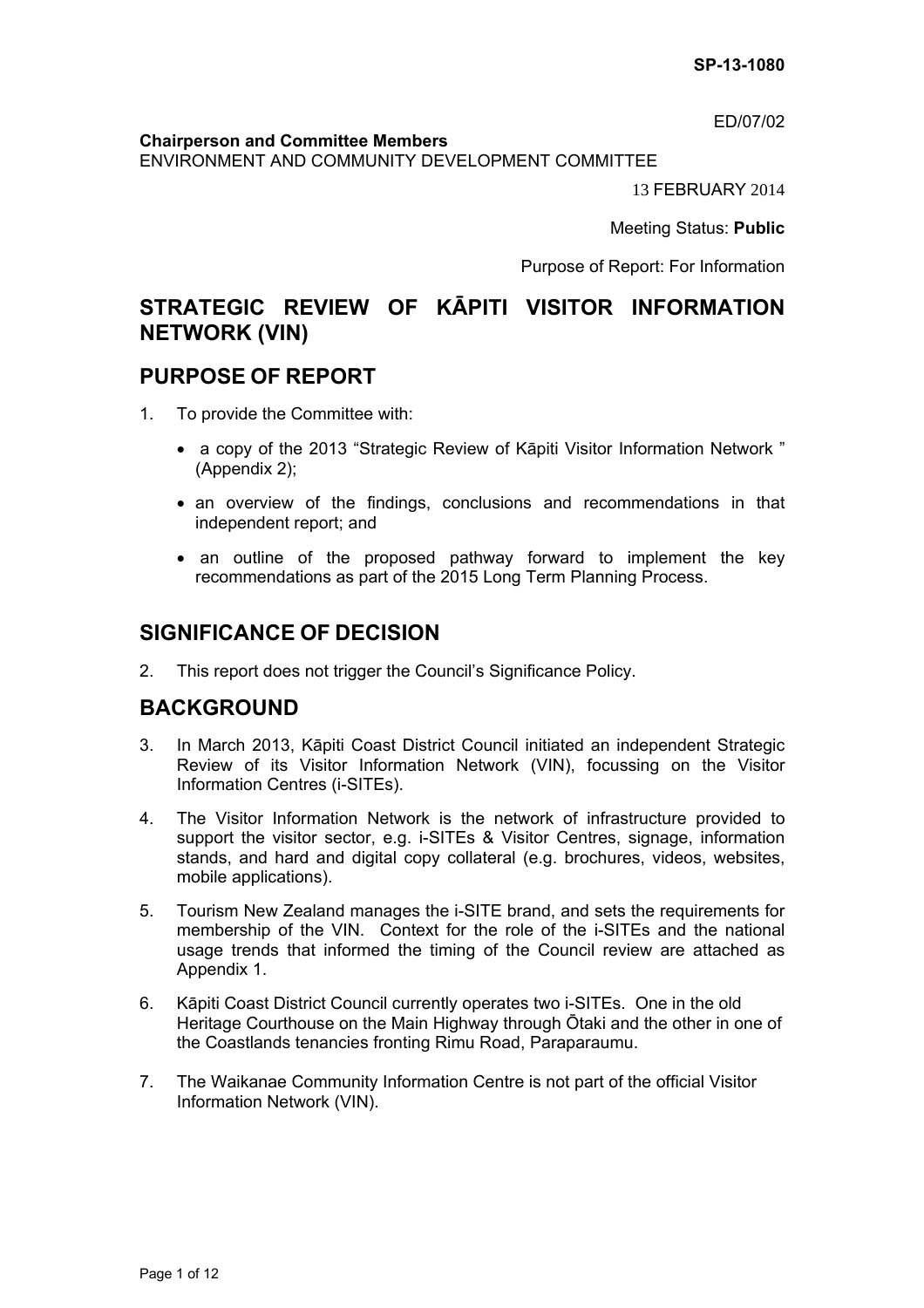- 8. The review of the Kapiti VIN was undertaken:
	- to ensure the Council investment in the visitor sector is the most efficient way to support visitor information needs; and
	- to ensure that it remains relevant as visitor behaviour and information requirements change, and the Expressway alters how visitors travel through the district.

# **CONSIDERATIONS**

**Issues** 

- 9. The Local Government Act 2002 Amendment Act 2012 [clause 10(1)(b)] states that the purpose of local government is "to meet the current and future needs of communities for good-quality local infrastructure, local public services, and performance of regulatory functions in a way that is most cost effective for households and businesses." In this context, "good quality" infrastructure means that it is "efficient, effective, and appropriate to present and anticipated future circumstances."
- 10. The VIN network is part of the infrastructure that Council has provided to support the tourism sector and help it to attract more visitors, extend the stay of visitors when they arrive and increase the amount of money they spend. While the focus has been on the i-SITEs, the network includes signage, information stands (such as the one at Kāpiti Coast Airport terminal) and hard copy information (and increasingly digital information) that visitors can access.
- 11. For the physical assets, the location, design and integration with the overall tourism marketing strategy are critical factors for the effectiveness of the network.
- 12. The Ōtaki i-SITE is located on the main highway, however it lacks on street or off street parking. Its heritage building status and underlying zoning limit its use and potential for redesign without substantive cost. Once the Peka Peka to Ōtaki Expressway is constructed the location will not be as optimal as it currently is.
- 13. The Paraparaumu i-SITE is at the rear of Coastlands facing Rimu Road. The current premises were developed by Council in 2010 when the previous use of the kiosk space in the Countdown carpark space was discontinued. When the tenancy was taken up there was limited suitable cost efficient retail space available. The number of enquiries at the site in 2012, represented 0.036% of the annual pedestrian count of Coastlands.
- 14. i–SITE signage was retained on the State Highway frontage however, the rear location is not optimal for visitors and has been raised as a concern by the local tourism sector.

## Current contractual and funding arrangements for the Kāpiti i-SITEs

- 15. The two i-SITE are managed on behalf of Council by the Kāpiti Company Limited (KCL). The initial term of the KCL contract runs to 30 June 2015, with 2 possible extensions of one year each.
- 16. Their contract also includes funding for provision of some tourism marketing, and support for the local tourism sector. Provision is made in their contract to discuss the reallocation of this funding (in part or whole) to these destination management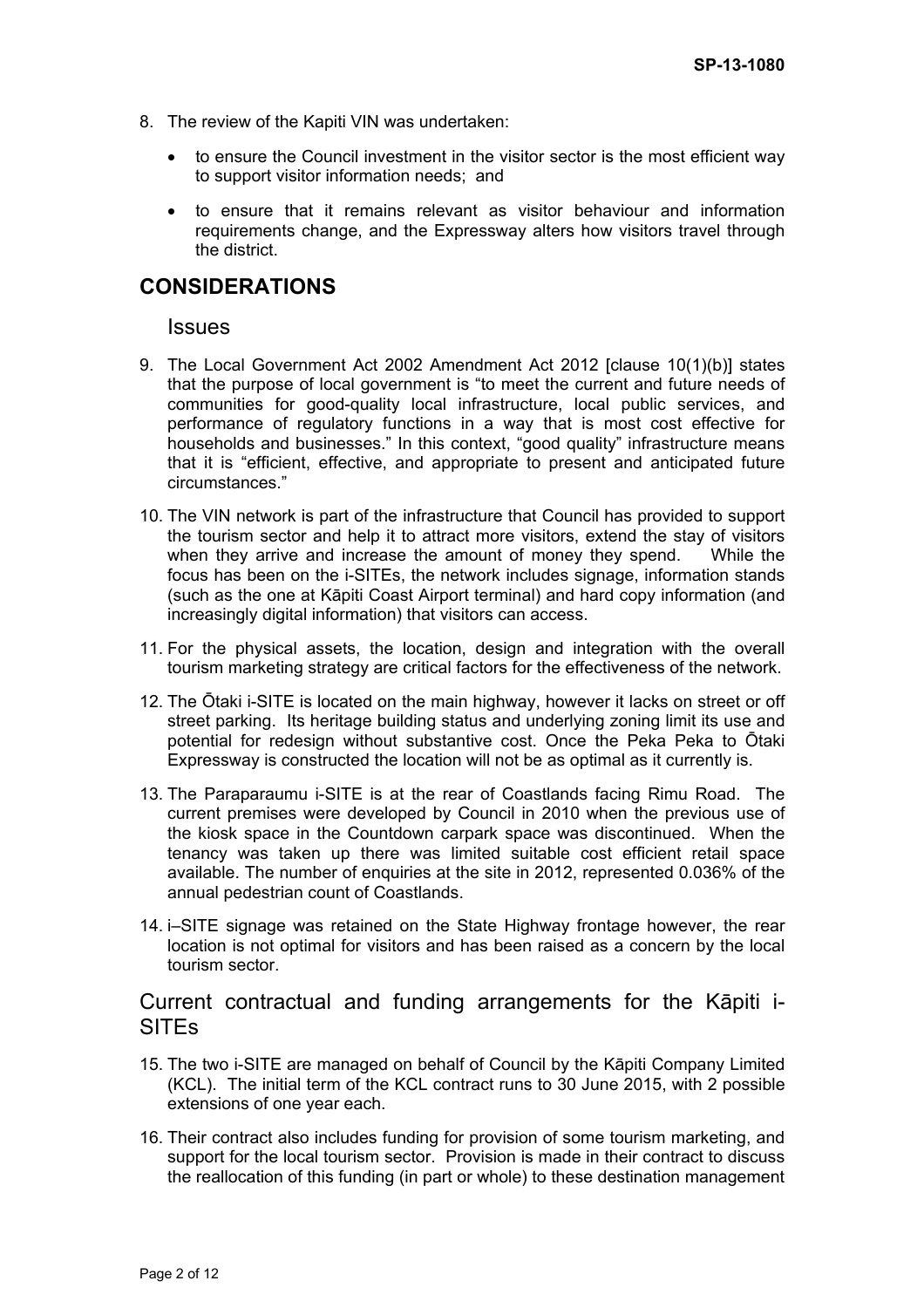or marketing services in the event that the VIN review recommended downsizing of the current network.

- 17. The lease on the Paraparaumu i-SITE is between Council and Coastlands. The term of the current lease runs to May 2015 with a right of renewal at that time. The i-SITE signage on the State Highway is covered under a separate lease between the Kāpiti Company and Coastlands.
- 18. The Ōtaki i-SITE building is owned by Council and is leased to the Kāpiti Company for a peppercorn rent. The initial lease term expires in May 2014. Renewal of the lease for a further year is currently under action to enable the continued use of the building while stakeholder discussions on the recommendations of the review are being considered.
- 19. The current ratepayer investment in both i-SITEs is in the order of \$206,000 per annum. This consists of:

|                                                                                                                                | Otaki                                                                                                                   | Paraparaumu                                                                              |
|--------------------------------------------------------------------------------------------------------------------------------|-------------------------------------------------------------------------------------------------------------------------|------------------------------------------------------------------------------------------|
| Ratepayer contribution towards<br>annual operational costs explicitly<br>provided in the Kāpiti Company<br>Contract (excl GST) | \$65,000                                                                                                                | \$80,000                                                                                 |
| Rental (excl GST)                                                                                                              | from<br>rent<br>Peppercorn<br>KCDC to the<br>Kāpiti<br>Company (KCL)<br>Opportunity cost of rent<br>foregone (\$20,000) | <b>KCDC</b><br>with<br>lease<br>Coastlands<br>\$41,000                                   |
| Additional costs met by KCL                                                                                                    | admin<br>&<br>Management<br>costs                                                                                       | KCL.<br>with<br>lease<br>Coastlands for SH1<br>signage<br>Management<br>&<br>admin costs |

- 20. Except for the opportunity cost of the rent foregone for Ōtaki, the costs outlined in the table currently fall within the Economic Development budget.
- 21. Council investment in signs, street maps, development of brochures and digital content and the cost of the Council staff managing the Kāpiti Company contract is in addition to this and falls within various budgets including Economic Development.
- 22. The existing obligations mean there would be no cost or operational savings to Council if the Review recommendations were adopted prior to the 2015-2016 financial year.
- 23. No provision is made in the current Long Term Plan for either upgrades of the existing network prior to expressway being completed or for development of a future Visitor Centre after the completion of the expressway.
- 24. The alignment of the lease and contract renewal timeframes means any changes required to implement the recommendations can be facilitated as part of the 2015 Long Term Plan process.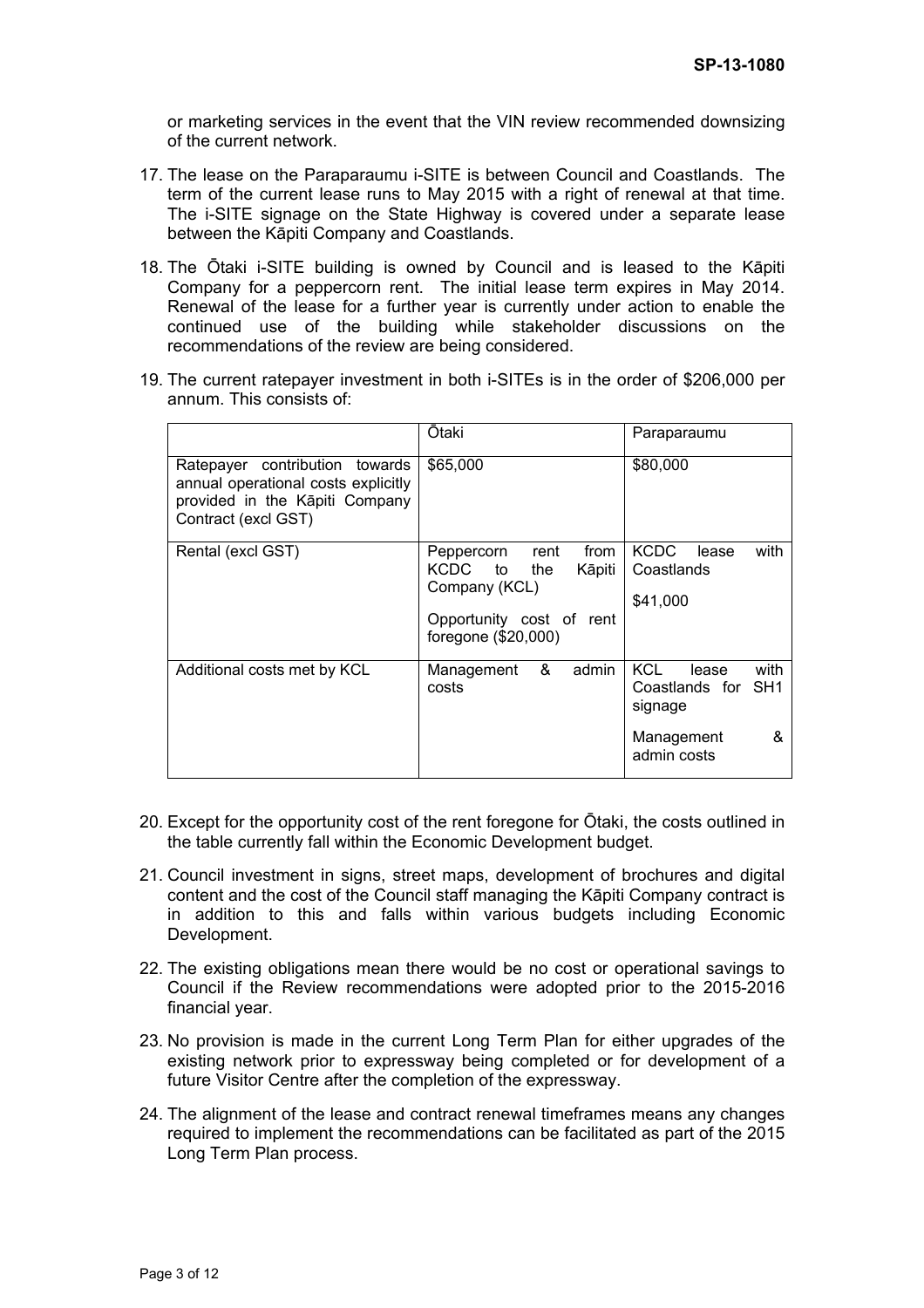## Independent Review

### **Terms of Reference**

- 25. The terms of reference for the review were in two parts.
	- (a) Part One  $-$  a general overview of the network:
	- the current role and functionality of the Kāpiti VIN in the context of local, regional and national requirements and changes:
	- how visitors now access information and the channels best likely to deliver information over the next five years based on trends in user behaviour and demand;
	- use of the Ōtaki and Paraparaumu i-SITEs by the Kāpiti community.
	- (b) Part Two consideration of the most suitable physical network (e.g. signage and visitor centre) and their optimal location once the expressway is built. The potential effect of local government amalgamation was also considered.
- 26. The terms of reference noted that once Council received the recommendations from parts (a) and (b), it would engage with stakeholders prior to implementation as part of the 2015 Long Term Plan Process.
- 27. The balance of this report presents the independent Review findings, conclusions and recommendations and outlines the proposed work required for Council to make decisions on the recommendations later this year.

### **Findings: the current role, function and use of the i-SITEs**

- 28. There has been a 40% drop in the annual number of inquiries at the two Kāpiti i-SITE over the last decade. This is consistent with the national trends.
- 29. Table 1 summaries the number of enquiries and their source for the year ended June 2012. The total number of enquiries were down 9% on the previous year.

| י טושוי                     |             |              |
|-----------------------------|-------------|--------------|
|                             | Paraparaumu | <b>Ōtaki</b> |
| <b>Annual Enquires</b>      | 13,325      | 10,746       |
| Council funding per enquiry | \$10.70     | \$10.62      |
| <b>Visitors</b>             |             |              |
| International               | 23%         | 23%          |
| Domestic                    | 14%         | 25%          |
| Kāpiti resident             | 63%         | 52%          |

30. Of these enquiries:

Table 1

 50% of domestic visitors made general enquires or were seeking maps and directions. 25% were seeking information on the regional attractions and only a small portion were seeking information on Kāpiti events, activities or bookings;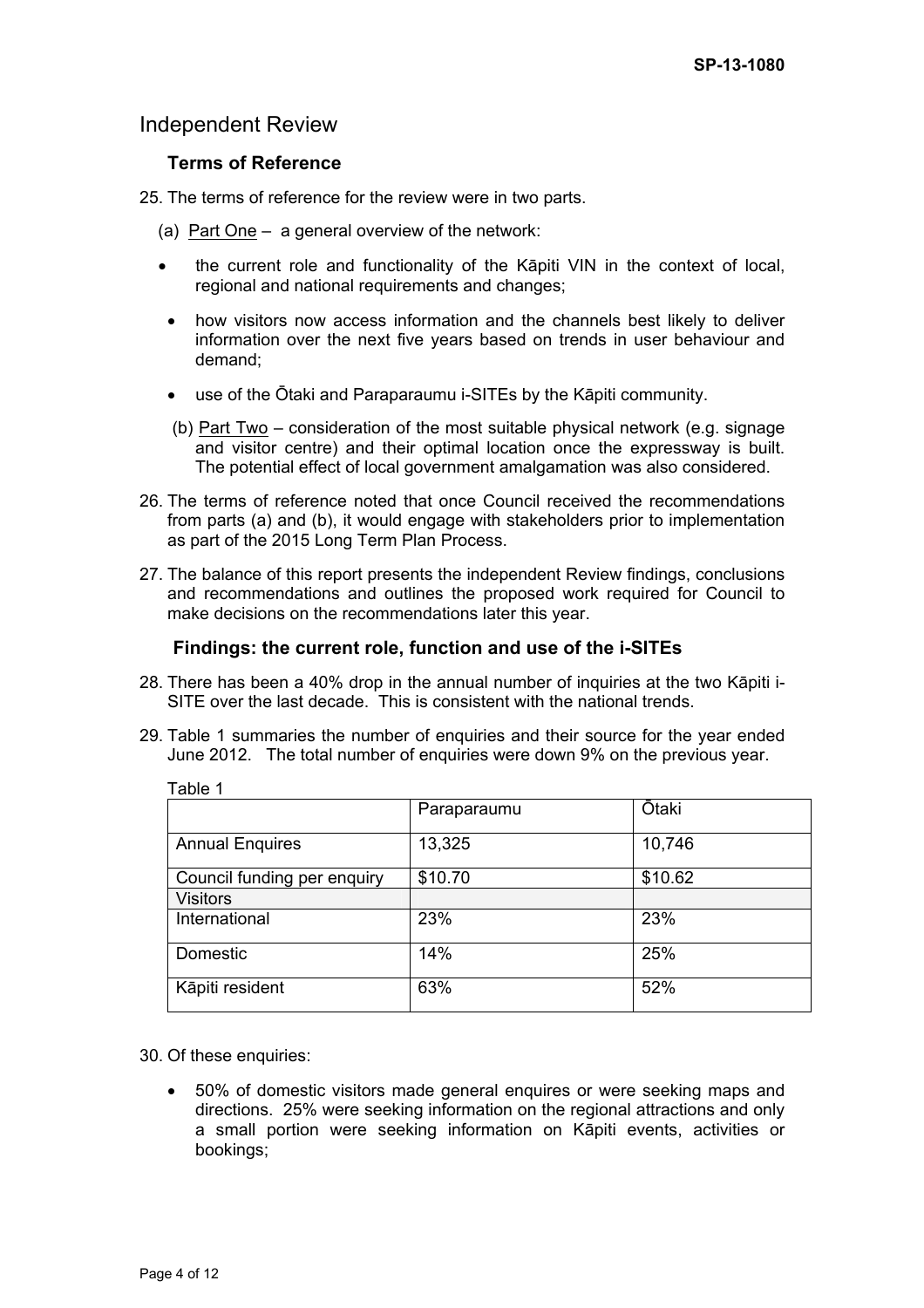- Kāpiti residents predominantly used the sites for booking trips out of the district on intercity buses and Interislander ferries and for getting information on local services.
- 31. The review found that:
	- while the internal presentation of the i-SITEs is on par with many New Zealand and Australian communities they are below lead practice;
	- neither site is in the optimal location nor designed to meet changing visitor information needs;
	- If visitor centres are to play a key role in attracting and serving visitor information needs in future, improvements to location and design will be needed.
- 32. The review found that local operators:
	- had limited support for the current level of investment across the two i-SITEs;
	- have shown some resistance to the standard i-SITE model whereby the i-SITEs charge commissions for bookings and fees for the placement of brochures. This has in part been addressed by the Kāpiti Company offering free placement of brochures for local operators (this however, reduces the ability of the i-SITEs to offset some of the operational costs); and
	- have expressed a desire to see other forms of information dissemination and promotion improved (e.g. provision of information and maps at attraction sites to assist cross promotion and referral by all operators).

### **Findings: Comparison to other i-SITEs**

- 33. As part of the review, benchmark comparison data was obtained from the 2011 Deloitte annual survey of i-SITEs. Comparison was made to sites with similar classification and to other sites in the region. Key findings included:
	- the Kāpiti i-SITEs had the lowest levels of total sales. A high percentage of the sales they did have were for intercity buses and ferries.
	- of the 89 sites, only Porirua, Stratford, Upper Hutt and Kāpiti provide free brochure display for local operators;
	- compared to other Rural/Small Town sites, the number of enquiries at Ōtaki is low with 10,746 enquiries per annum compared to an average of 27,615. The level of ratepayer funding per enquiry (\$10.72) at Ōtaki, is higher than average for similar sites (\$5.02);
	- compared to other City Satellite sites, the number of enquiries at Paraparaumu is low with 13,325 enquiries compared to an average of 29,904. The level of ratepayer funding per enquiry (\$10.70) at Paraparaumu is higher than the average  $(\$8.42)^{1}$  $(\$8.42)^{1}$  $(\$8.42)^{1}$  .

 $\overline{a}$ 

<span id="page-4-0"></span>the review estimated the total ratepayer investment in the two i-SITE to be in the order of \$250,000 per annum. This figure included an estimated cost of \$50,000 for management and administration of both sites, by Kāpiti Company. Under their business model, the Kāpiti Company absorbs these costs and they are not met from ratepayer funding. Reduction in the level of ratepayer funding brings the average ratepayer cost per enquiry for Ōtaki down to \$8.39 and Paraparaumu to \$8.83. For benchmarking purposes however the total cost per enquiry for the sites remains the same overall at \$10.72 and \$10.70.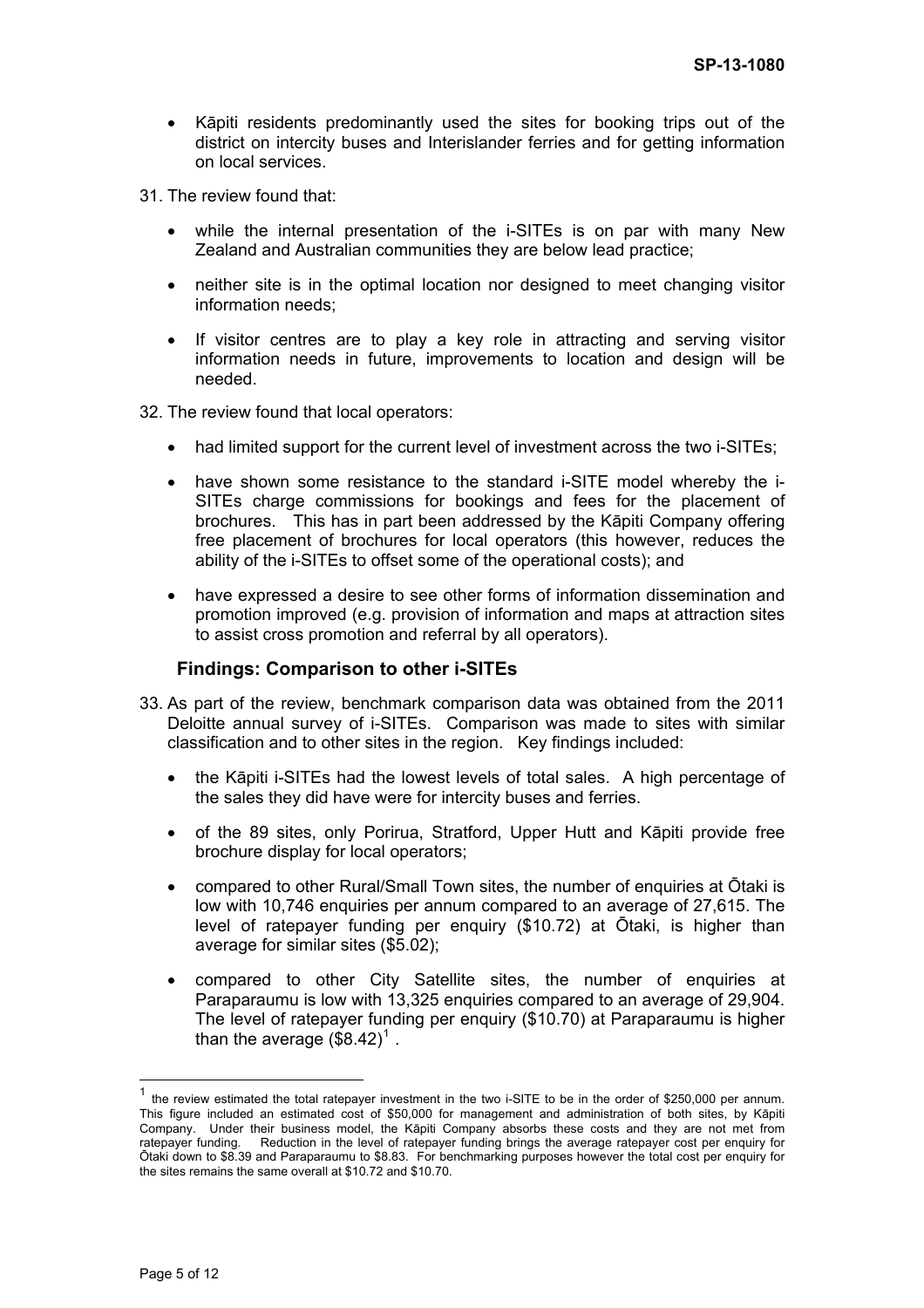### **Findings: Signage and other physical information**

- 34. The review identified the need for a strategy and improved integration of the network for visitor service delivery. This includes the integration of signage, maps, brochures and information panels at strategic locations.
- 35. It also raised the lack of an integrated visitor information plan, within Council. It noted that while Council produces many good publications and brochures on beach access, arts, heritage and cycle trails, these were not always written with a visitor audience in mind or consideration of how they could complement official visitor guides.

### **Findings: Digital Content**

- 36. The review identified the lack of digital content that is necessary to support information provision beyond the i-SITEs. This includes information that is:
	- required for traditional on-line research;
	- needed to support the increasing use of mobile devices before and indestination;
	- required to support destination marketing delivered via digital platforms.

### **Conclusions and recommendations**

- 37. The conclusions for change on the current network are outlined on Pages 51 to 53 of Appendix 2. In summary:
	- there is significant ratepayer funding which although similar to other i-SITEs is high relative to the enquiries handled;
	- the current use of both i-SITEs is predominately by the community rather than visitors to the district. *"If the community places a high value on maintaining a subsidised bus and ferry ticketing service this should be funded from some form of community servicing budget"* instead of economic development. These services could potentially be provided locally through a commercial operator;
	- from a visitor perspective, improvements would be needed to both current sites to bring them up to current best practice. Existing resources spread across the two sites is not sufficient to implement significant improvements; and
	- unless the community desires to increase the funding for visitor centres, the district cannot sustain two visitor centres.

38. There is also a need for:

- a) significant improvement around visitor directional signage including maps and information at strategic locations, which need to be planned around the expressway;
- b) a more integrated approach to the development and integration of the "Kāpiti story" and how this is delivered through the Kāpiti and wider tourism network, and brochures, digital content and marketing, i.e. the development of an integrated visitor servicing plan.
- 39. The review recommends the reallocation of current funding across an integrated plan in the following order of priorities: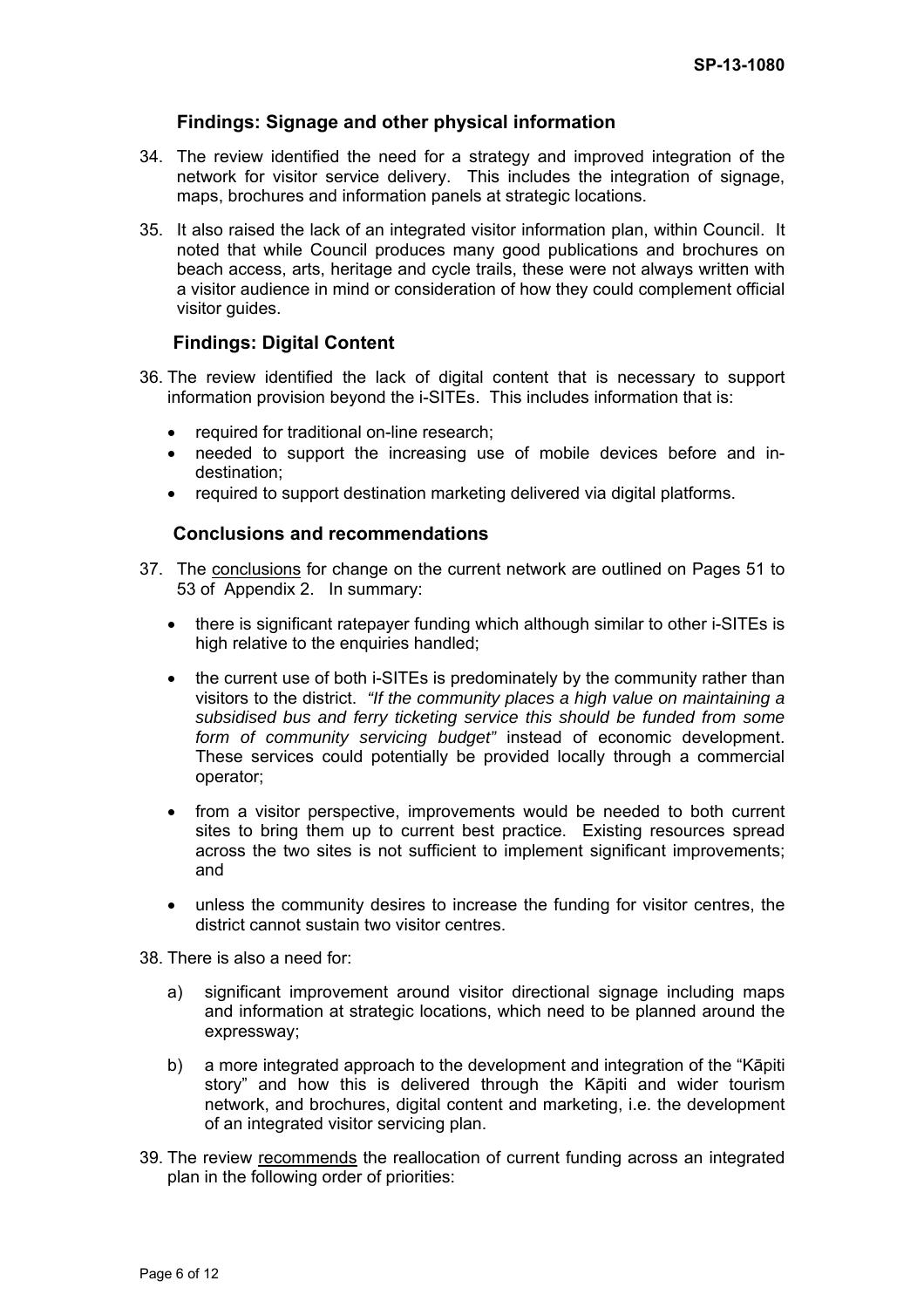- 1) development of digital content including compelling destination text, images and HD video. This is pivotal in delivering most of the other network components including devices within and beyond i-SITEs. It is critical to the roles of destination promotion to visitors prior to arrival; and servicing visitors once they arrive;
- 2) a prominent web and mobile web presence for the Kāpiti content. There are several options for the way this is delivered including contracting delivery through Positively Wellington Tourism and/or providing a stand-alone local web site/s;
- 3) reviewing all Council publications from a resident and visitor perspective and pooling the combined budgets of these more effectively as promotional tools;
- 4) increasing the number of Kāpiti stories and operator listings on the Tourism New Zealand and other web sites;
- 5) developing a single, higher quality Kāpiti i-SITE which uses a combination of static and multi-media displays to geographically orientate visitors to recognise tangata whenua and showcase key visitor opportunities and local stories in a visually engaging manner;
- 6) undertaking a complete audit of visitor signage pre the expressway and a plan for signage, unmanned information points and displays to be developed for implementation during and after the expressway development.
- 40. The second part of the review specifically considered the optimal long term location for a single visitor orientated visitor centre. This considered both the Expressway and the potential for local government amalgamation. It recommended:
	- that Paraparaumu is the optimal location for a single site;
	- that if the proposed Kāpiti Island Gateway proceeds from feasibility study to development, the i-SITE be integrated into that development; and
	- if the Kāpiti Island Gateway does not proceed, more detailed assessment of sites on Kāpiti Road and Coastlands be carried out to identify the optimal site once the Expressway is built.

## Next Steps

41. The review recommendations represent a programme of work. Some of the issues identified are already being addressed in the current financial year within existing budgets. Others require additional investigation of the potential costs and stakeholder engagement prior to Council making decisions on whether to adopt the recommendations and the redirect of existing funds or potential new funds being required. These aspects will be incorporated into a review of the Economic Development Strategy as requested by the Council.

### **Changes already initiated**

- 42. Since the review was completed changes that have already been initiated include:
	- The destination brand was launched as the first step in increasing brand awareness and developing an integrated tourism strategy and plan;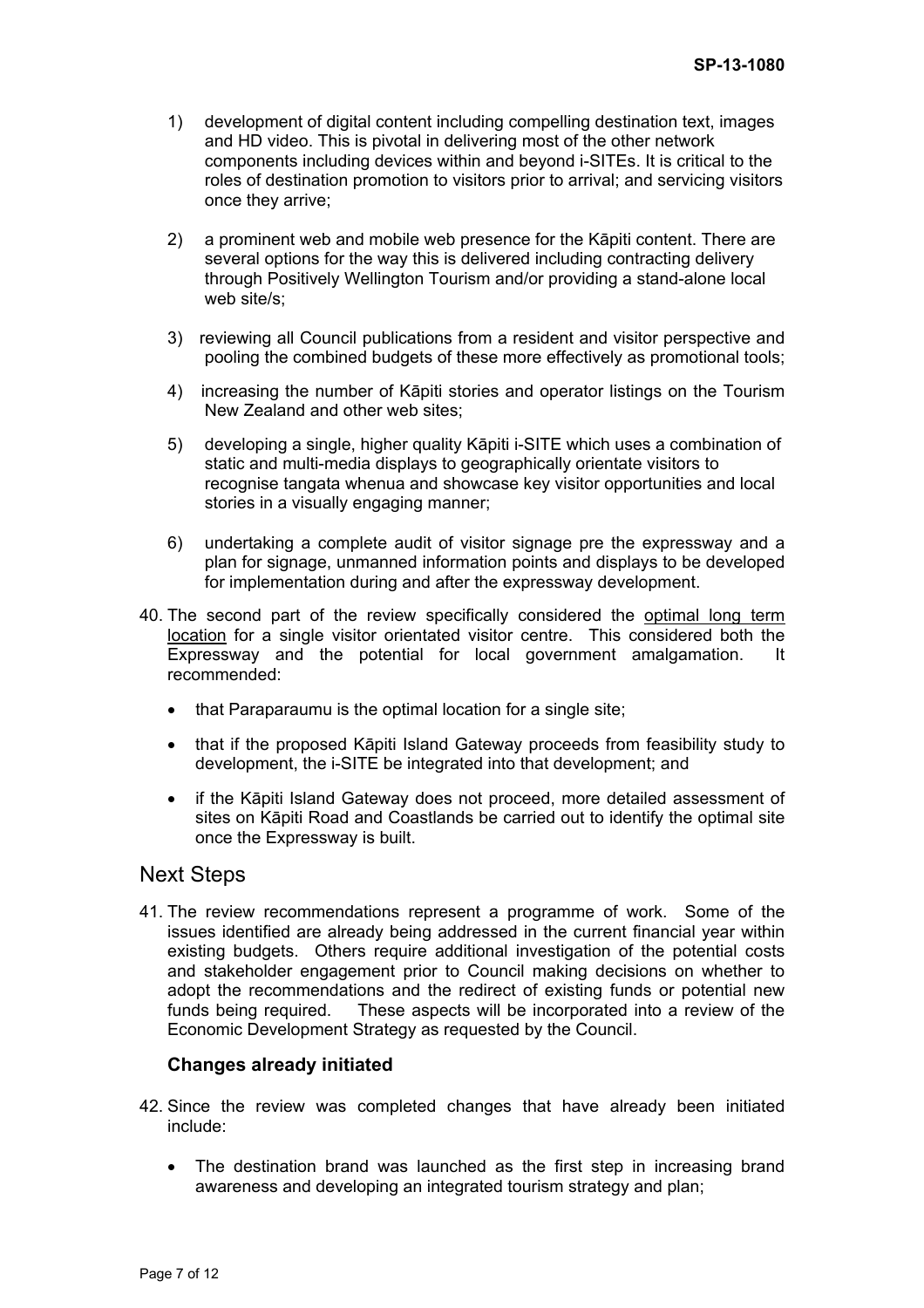- changes have been made to the visual presentation within the Paraparaumu i-SITE to incorporate more imagery. The Kāpiti Company has also established a virtual i-SITE as part of its company website;
- the Kāpiti Company has worked with the Kāpiti Island concession holders to re-establish bookings to the Island from the i-SITE under the new DOC concession framework;
- initial digital content has been developed and included on the Positively Wellington tourism website. [www.wellingtonnz.com/K](http://www.wellingtonnz.com/kapiti)āpiti. The site is currently under redevelopment. Additional content is being considered as part of that redevelopment;
- Council audited [www.wellingtonnz.com](http://www.wellingtonnz.com/) and all out of date material has either been removed or will be updated in the near future;
- The Kāpiti Company has worked with operators to encourage their listing on the Tourism New Zealand database (which feeds to all other tourism websites).

### **Further investigations**

- 43. To inform Council's decision on whether to adopt the balance of the recommendations and implement them through the 2015 Long Term Plan process, the following additional work is being initiated:
	- engagement with the community about the recommendations in the review starting with briefings of the Ōtaki and Paraparaumu-Raumati Community Boards during March 2014;
	- assessment of the appropriate digital presence for Kāpiti as a visitor destination and the likely costs to develop and maintain it; and
	- the Kāpiti Island Gateway Feasibility Study will be reported to Council at the 27 March 2014 ECD meeting.
- The outcomes of this work will be integrated into a wider review of the Economic Development Strategy and Economic Development activity area for the 2015 Long Term Plan.

## Financial considerations

- 44. Continued funding to the same level from the economic development budget in the 2014-2015 Annual Plan will be required for the existing contractual obligations to be met. This will be addressed as part of the current Annual Plan process. Continuation of funding for that year will also enable the various work streams outlined (including discussions with the community) to be undertaken.
- 45. Recommendations on the outcomes of these work streams and their funding implications will be included in the draft 2015 Long Term Plan process.

## **Delegation**

46. The Committee has the delegation under Clause 7.1 of the *Governance Structure and Delegations: 2013-2016 Triennium* (November 2013) to: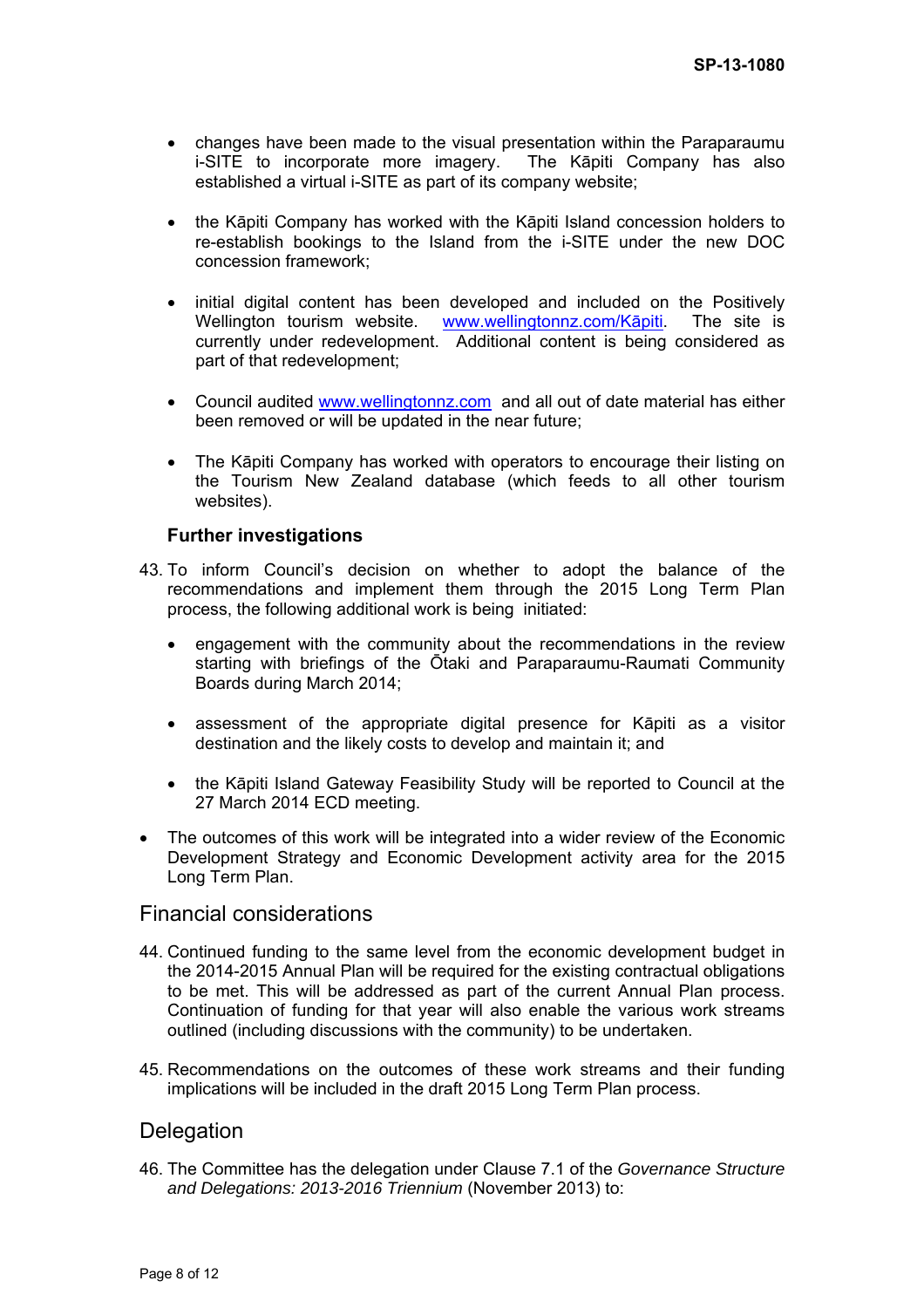- "develop policies and work programmes that support the social, economic, environmental and cultural interests of the community; and
- undertake all matters not specifically delegated to Council officers or other committees concerning or involving community development and interests, including but not limited to the development, implementation, advocacy, and monitoring of social policies relating to community facilities".

### **Consultation**

47. The Ōtaki and Paraparaumu Raumati Community Boards will be briefed on the review recommendations and the proposed work streams during March and April.

### Publicity Considerations

48. A press release about the independent review and its implications will be released at the appropriate time.

# **CONCLUSION**

49. The Strategic Review of the Visitor Information Network has identified that:

- predominant use of both Kāpiti i-SITEs is by the community and not visitors and enquires are dropping. Provision of the services provided to the community could potentially be provided by other means;
- from a visitor perspective changes are needed to bring both i-SITEs up to leading best practice;
- the location of the current Paraparaumu i-SITE is not ideal, and the ability to upgrade the heritage building which the Ōtaki i-SITE occupies is limited;
- the need to develop digital content for Kāpiti as a destination is a priority;
- the existing economic development funding resources are insufficient to implement significant improvements to both sites and without increased funding the district cannot sustain two visitor centres. Redirection of the current funds to one site would enable some improvements to be made, including the development of digital content;
- the location of both current sites will be affected by the changed traffic flows resulting from the Expressway. For this reason, significant investment of either current site is not recommended at present; and
- in the longer term (post Expressway) the optimal location for a single site is Paraparaumu.
- 50. Work to address the issues of implementing the recommendations is either already underway or proposed for the current year. These include discussions with stakeholders, the development of a digital presence and information provision post the expressway. The outcome of these will enable Council to make decisions on the appropriate design and funding of:
	- the post Expressway network to meet visitor needs; and
	- the interim network requirements between 2015 and when the Expressway is operational.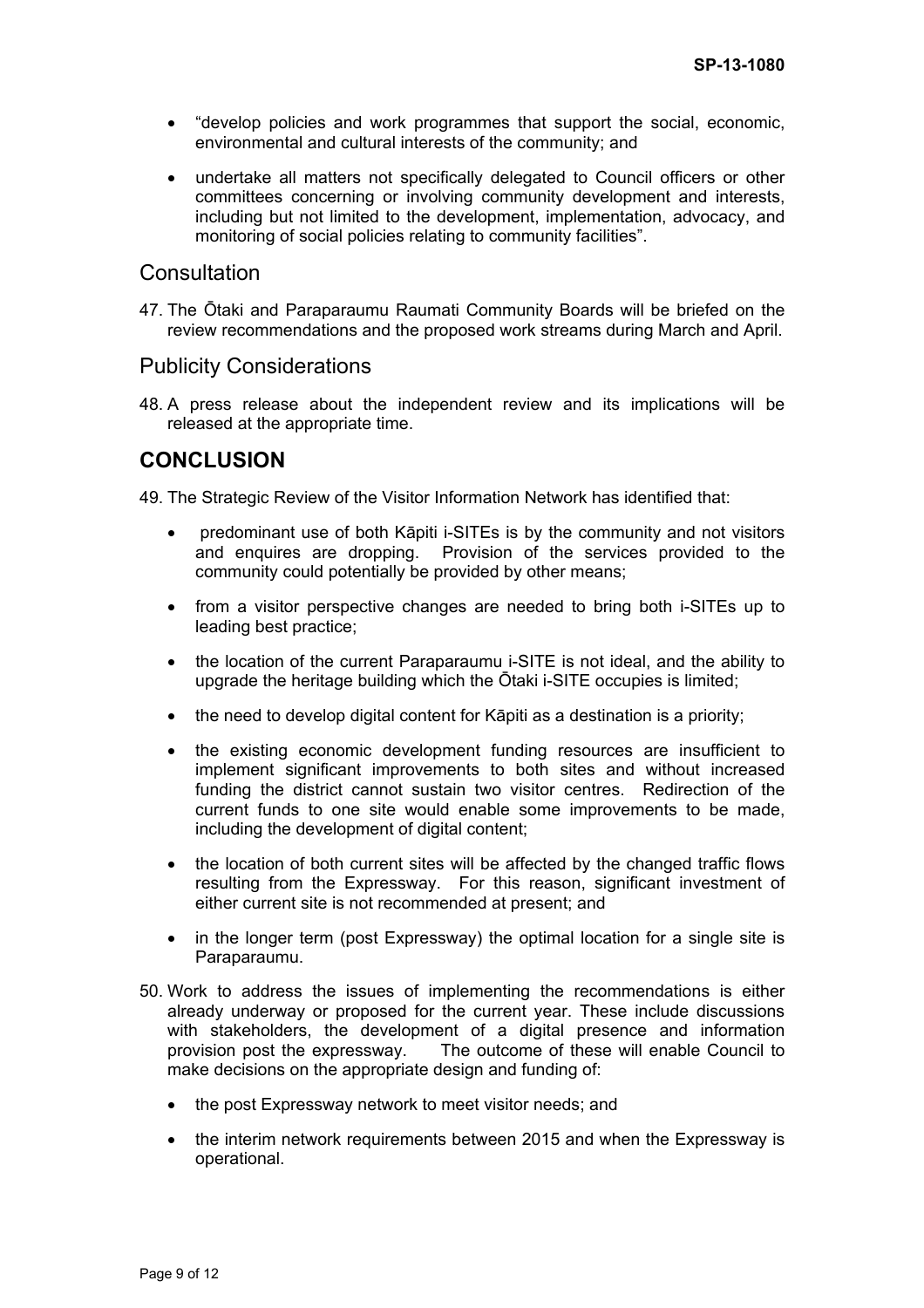# **RECOMMENDATIONS**

51. That the Committee notes:

- (a) the findings of the independent Strategic Review of Kāpiti Visitor Information Network (i-SITEs)as attached in Appendix 2 to SP13-1080; and
- (b) the work streams being undertaken to investigate further the implications and costs of the recommendations so that these can inform the decisions Council makes as part of the 2015 Long Term Plan process.

| <b>Report prepared by:</b> | Approved for submission by:                                       |  |
|----------------------------|-------------------------------------------------------------------|--|
| Jane Hewitt                | <b>Philippa Richardson</b>                                        |  |
| <b>Senior Advisor</b>      | <b>Acting Group Manager</b><br><b>Strategy &amp; Partnerships</b> |  |

## **ATTACHMENTS:**

| Appendix 1to SP13-1080:  | National context and usage of i-SITEs                                 |
|--------------------------|-----------------------------------------------------------------------|
| Appendix 2 to SP 13-1080 | 2013 Strategic Review of Kāpiti Visitor Information<br><b>Network</b> |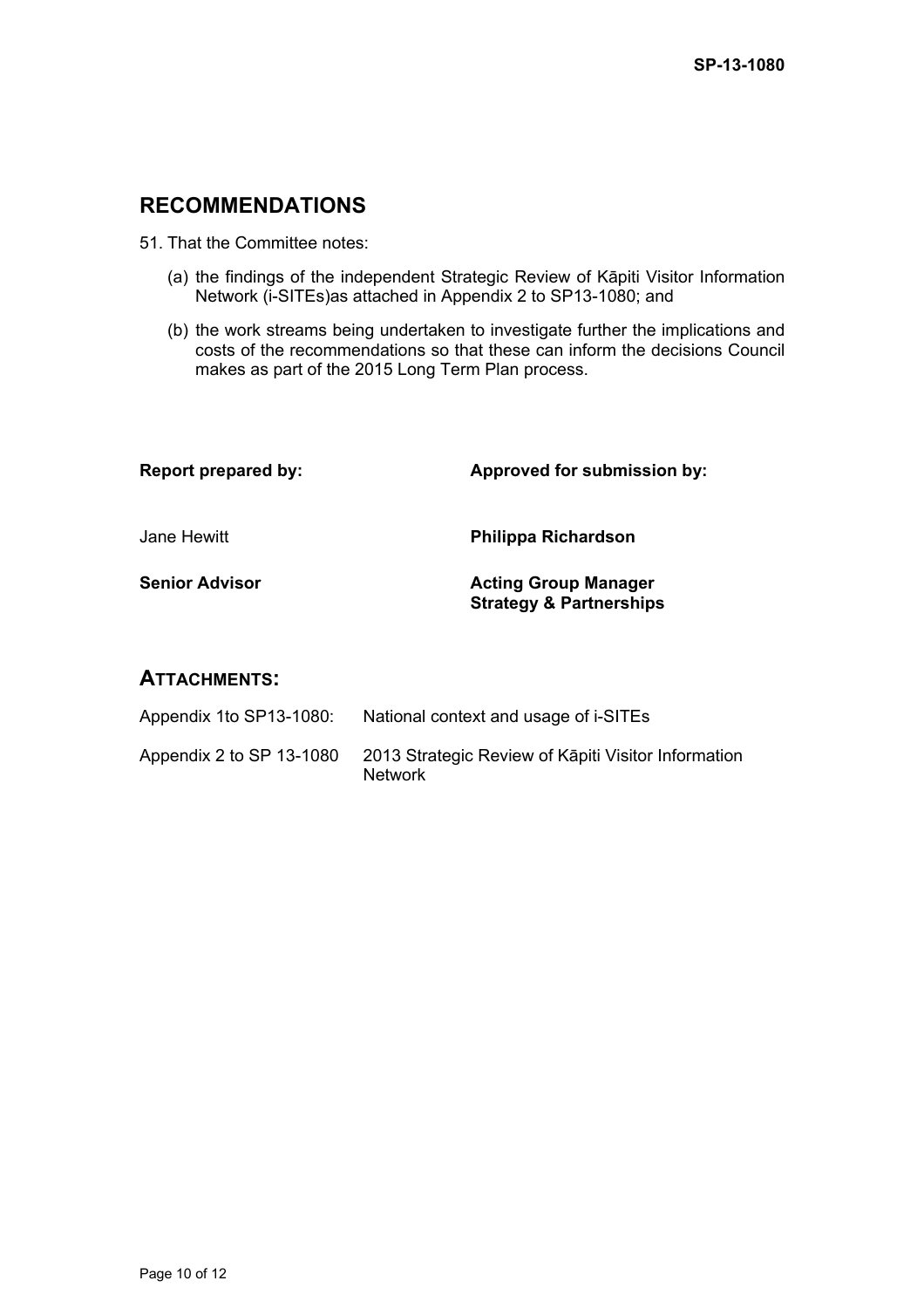Appendix 1 to SP13-1080 National Context and Usage of i-SITEs

## **Role of Visitor Information Centres**

- 1. i-SITEs are the official 'face' of the visitor industry and are predominantly used as the first point of reference for visitors to a destination.
- 2. The i-SITE:
	- are a tool for promoting what the district has to offer to visitors;
	- provide information and booking services;
	- act as a visitor marketing channel for the local visitor sector; and
	- can be a potential showcase for promoting Kāpiti products.
- 3. As part of a national network i-SITEs also provide the local community with information about other destinations in the country. In some locations they are co-located with visitor attractions e.g. art galleries and Department of Conservation sites.
- 4. Of the 89 sites in existence at the beginning of 2012, 33 were owned by Regional Tourism Organisations, 28 by Councils, 16 by Trusts/Incorporated Societies, 10 by independent organisations and two by the Department of Conservation.
- 5. Within the network there are different classification of i-SITEs. These are:
	- - Large Tourist e.g. Rotorua, Queenstown and Auckland Central
	- Secondary Tourist e.g. Bay of Islands, Nelson, Wellington
	- Small Tourist e.g. Coromandel, Golden Bay, Waitomo
	-
	- City Satellite e.g. Hutt City, Paraparaumu
	- Provincial City e.g Hastings, Wanganui, Palmerston North
		- Rural/Small Town e.g. Ōtaki, South Taranaki
- 6. The following diagram provides an outline of the key aspects of promoting Kāpiti as a visitor destination and the role i-SITEs have in this.